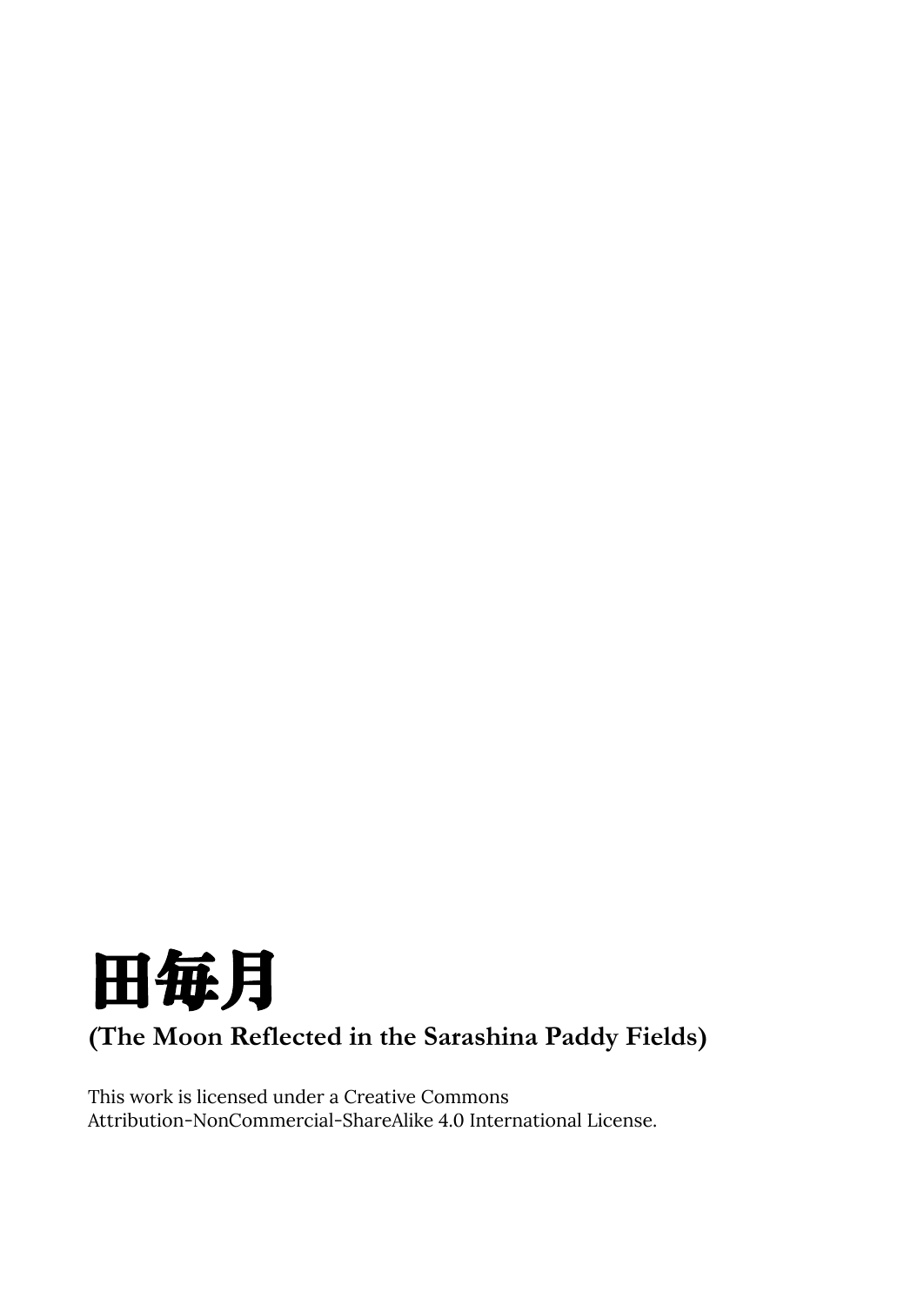Instrumentation: Instruments required for a complete performance:

Flute Clarinet in Bb

| Drum Set   |
|------------|
| Gong       |
| Vibraphone |
| Marimba    |
| Xylophone  |

Harp Electric guitar

Piano

## Performance notes:

Although based on the same melody, any number of pieces can be performed in any order. Each canon was conceived as an independent entity.

Tempi are approximate; for other performance instructions, see the notes included after the canons.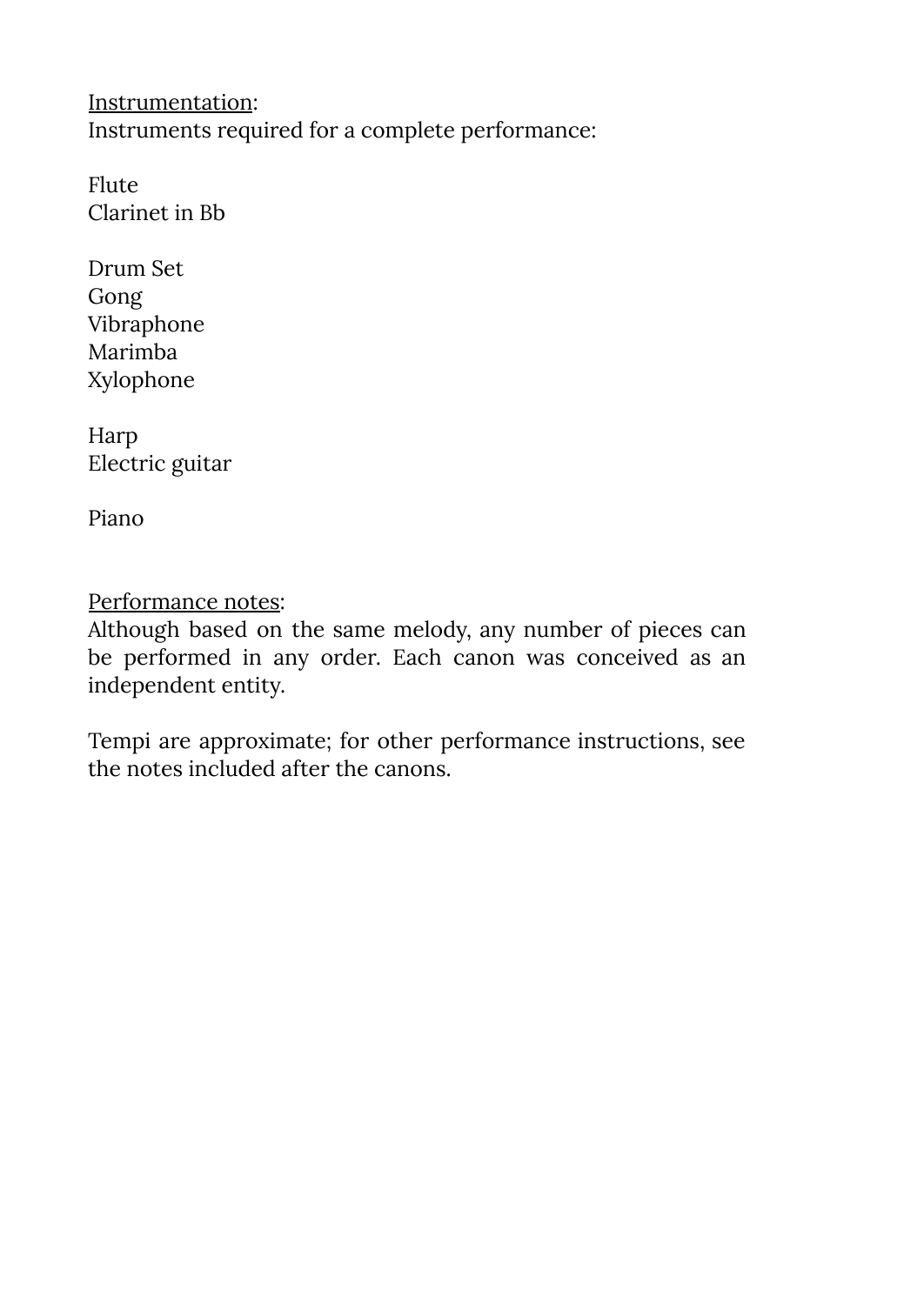Fraternité (Ninth Canon for Amy)



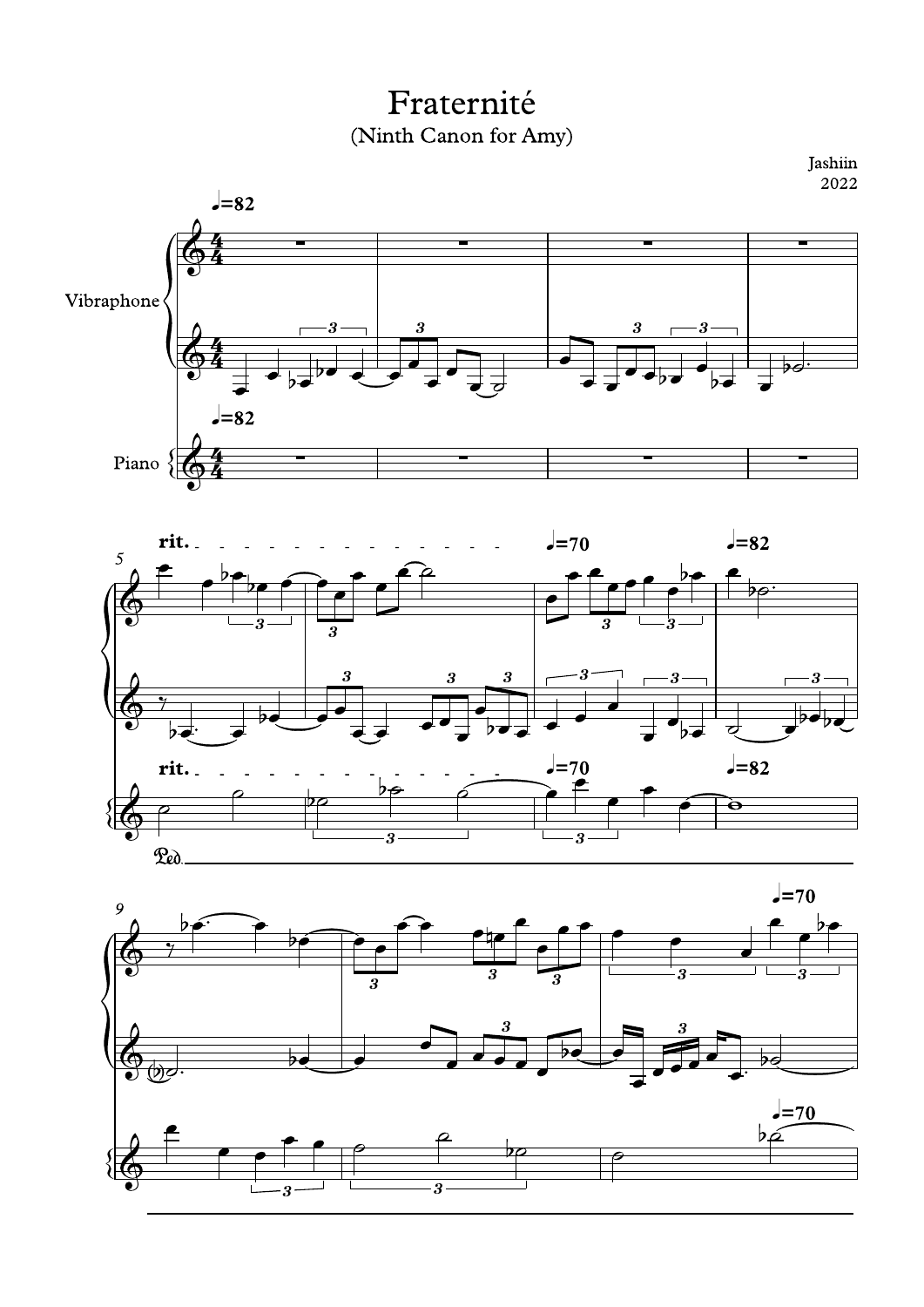

 $\sqrt{70}$  rit.  $\sqrt{25}$  $\sqrt{270}$  rit.  $\overline{3}$   $\overline{3}$   $\overline{3}$   $\overline{3}$   $\overline{3}$ <sup>3</sup> 3 3 <sup>5</sup>  $\frac{3}{2}$ 3 3 3



 $\overline{2}$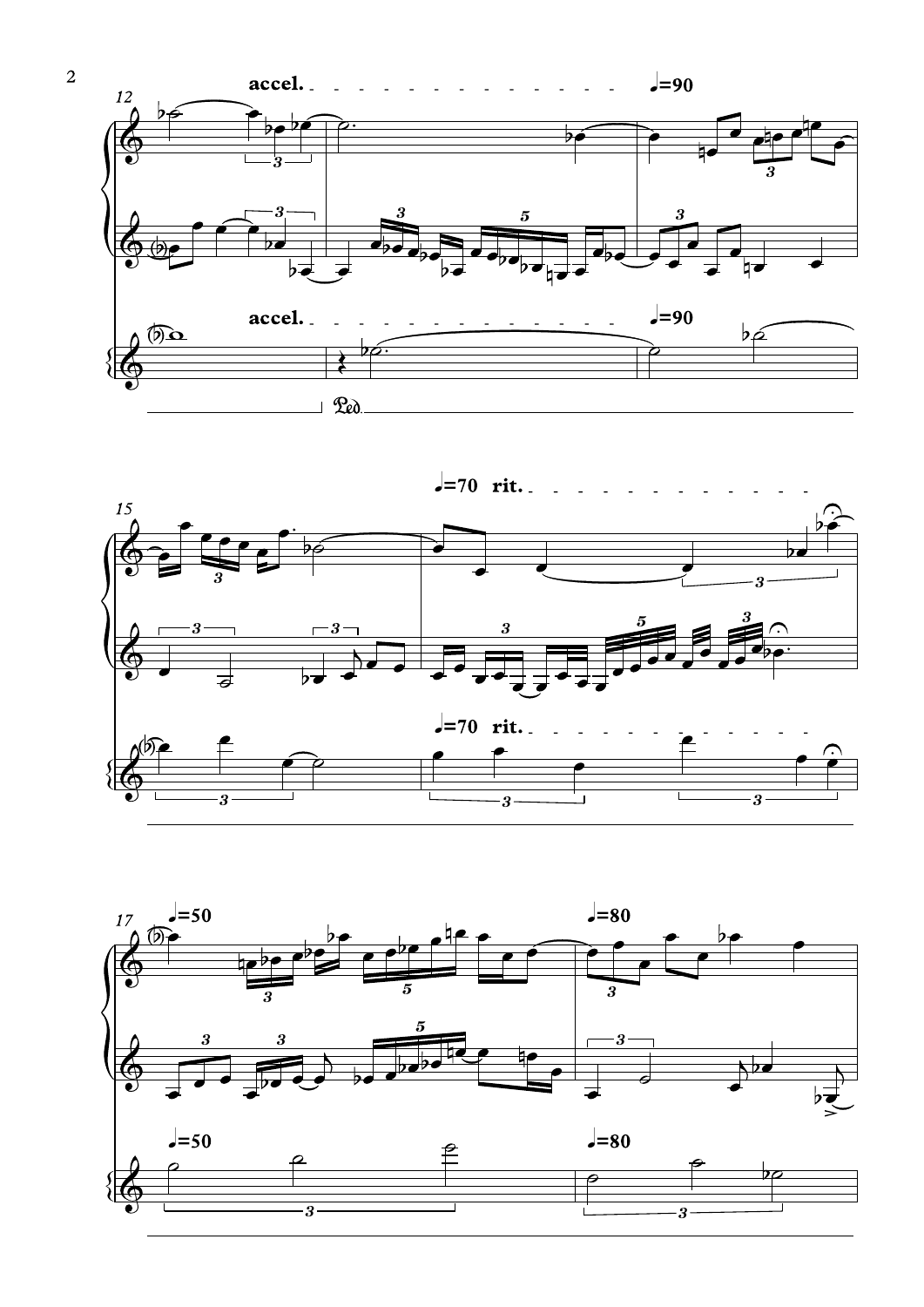



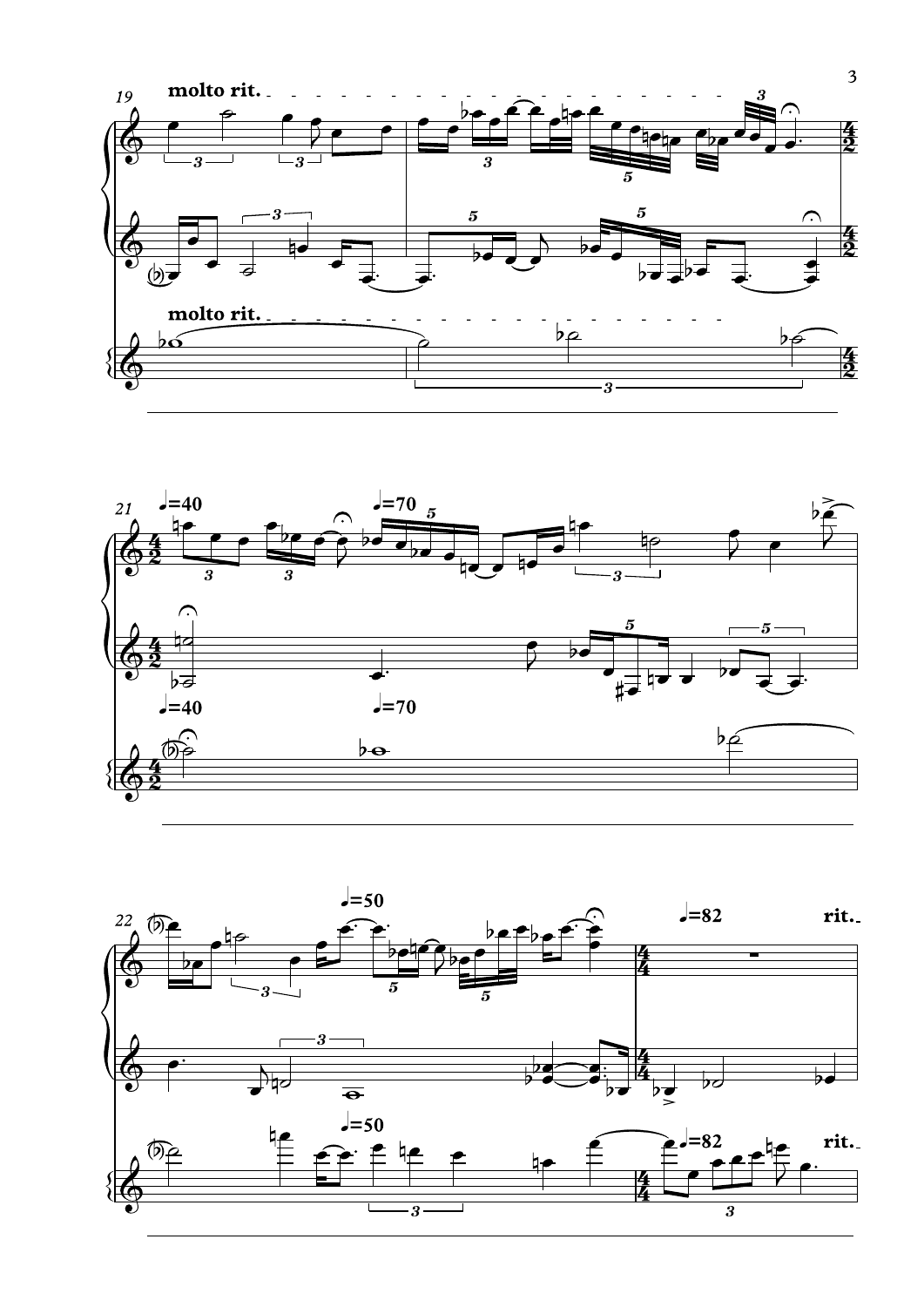

Performance options:

1. Single melodic line (staff 1 or staff 2 for a percussionist, staff 3 for a pianist) 2. Two-part canon (staff  $1 + \text{staff } 2$ , or staff  $1 + \text{staff } 3$ , or staff  $1 + \text{staff } 2$ , etc.; one or two performers)

3. Three-part canon (play as written; two or three performers)

Dynamics are free in option 1. For options 2 and 3, make sure the instruments are perfectly balanced (i.e. the piano part is sufficiently quiet), and the dynamic spectrum is more or less uniform throughout the piece. Otherwise it's up to the performers to decide to highlight some notes and/or passages.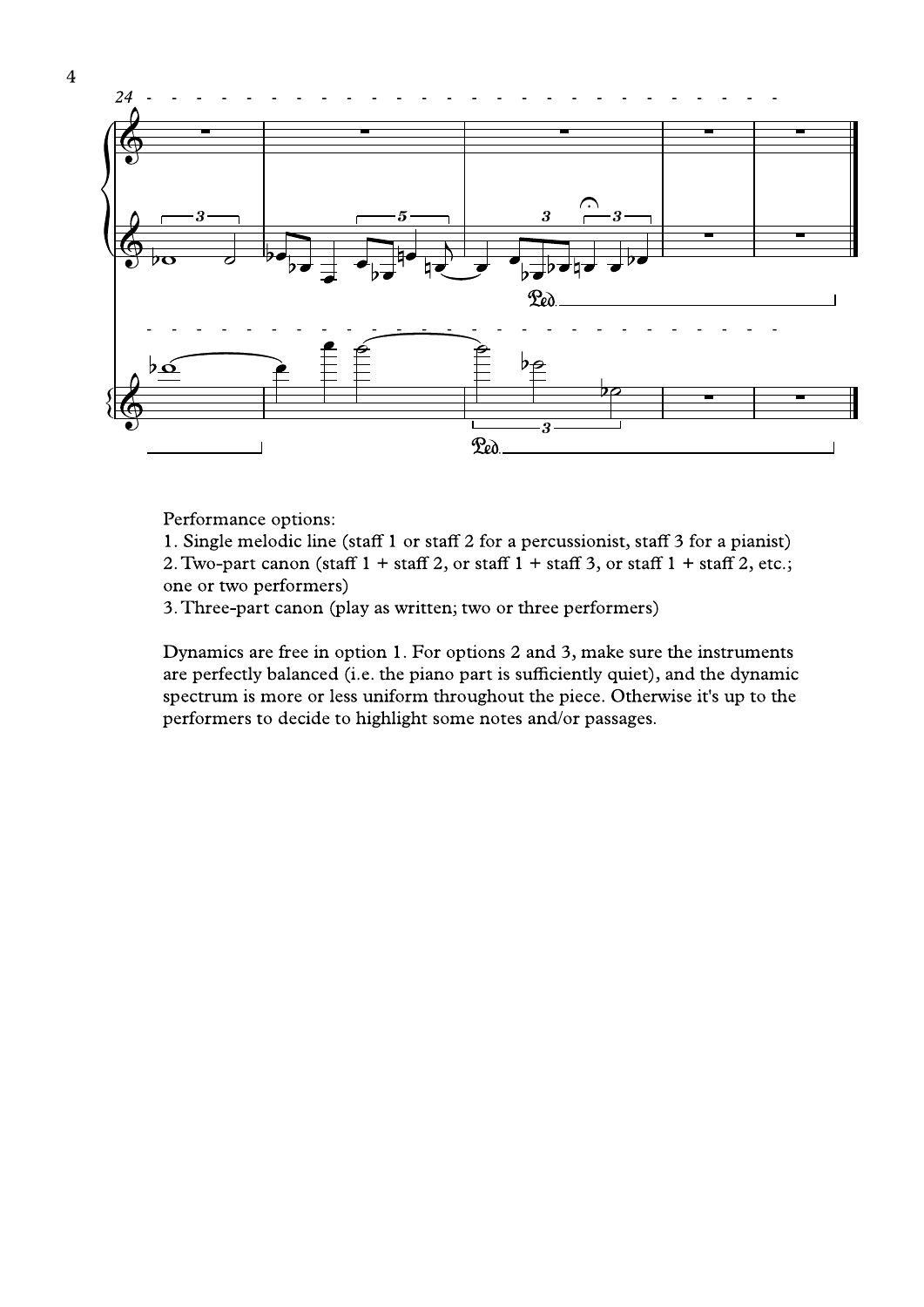Égalité 1 (Tenth Canon for Amy)





![](_page_6_Figure_3.jpeg)

![](_page_6_Figure_4.jpeg)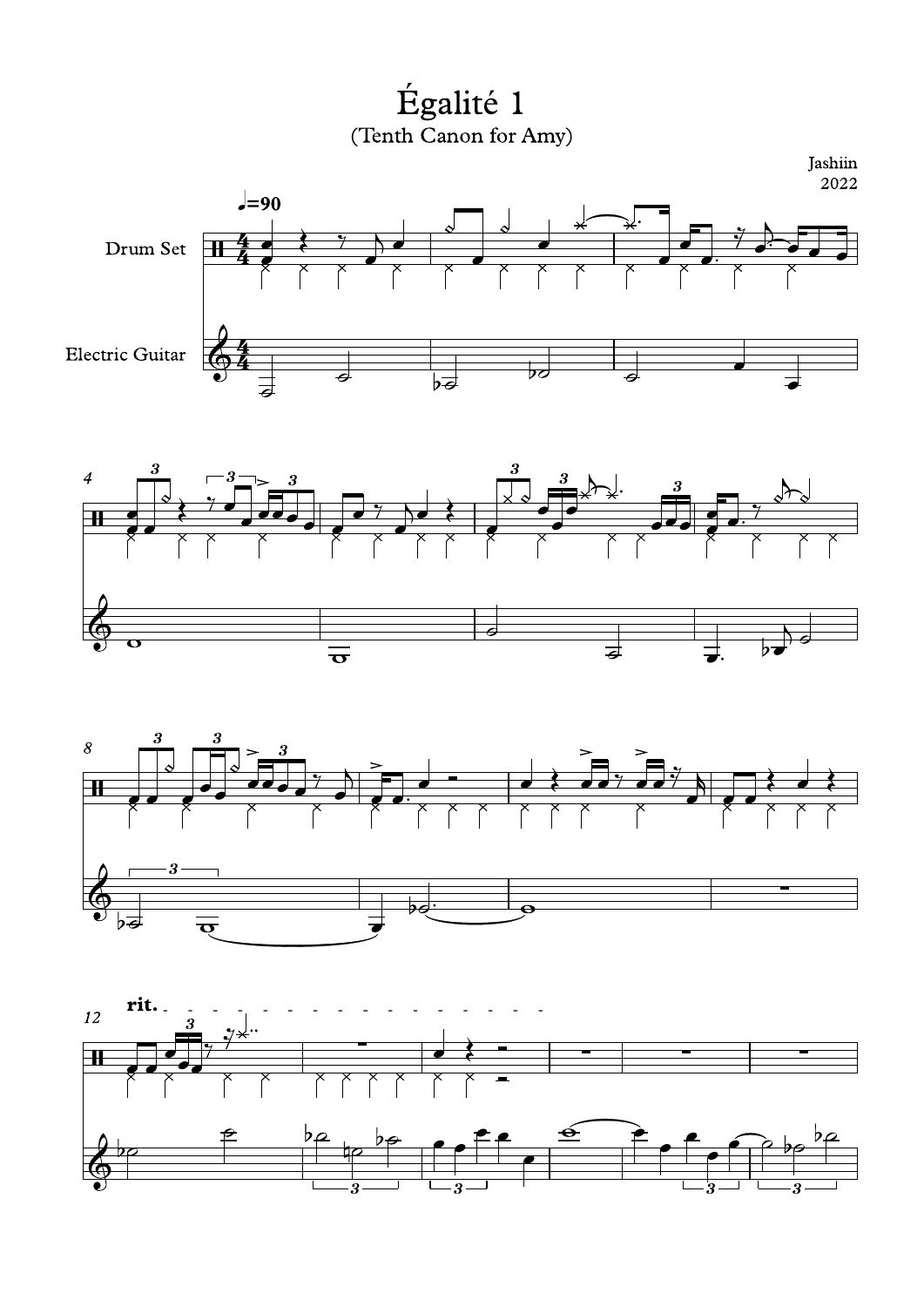![](_page_7_Figure_0.jpeg)

![](_page_7_Figure_1.jpeg)

![](_page_7_Figure_2.jpeg)

![](_page_7_Figure_3.jpeg)

This score uses the Percussive Arts Society (PAS) standard for drum set notation, with one caveat: when the pedal hi-hat indication coincides with an open hi-hat note, either use two sets or perform closed hi-hat on the beat, and open hi-hat just a short time later: as if the closed hi-hat was a grace note.

The electric guitar part here requires a distortion/overdrive effect. Please refer to performance notes from Yellow Light (Work No. 117 (2017)) for details, except this canon is a somewhat quieter, more controlled piece.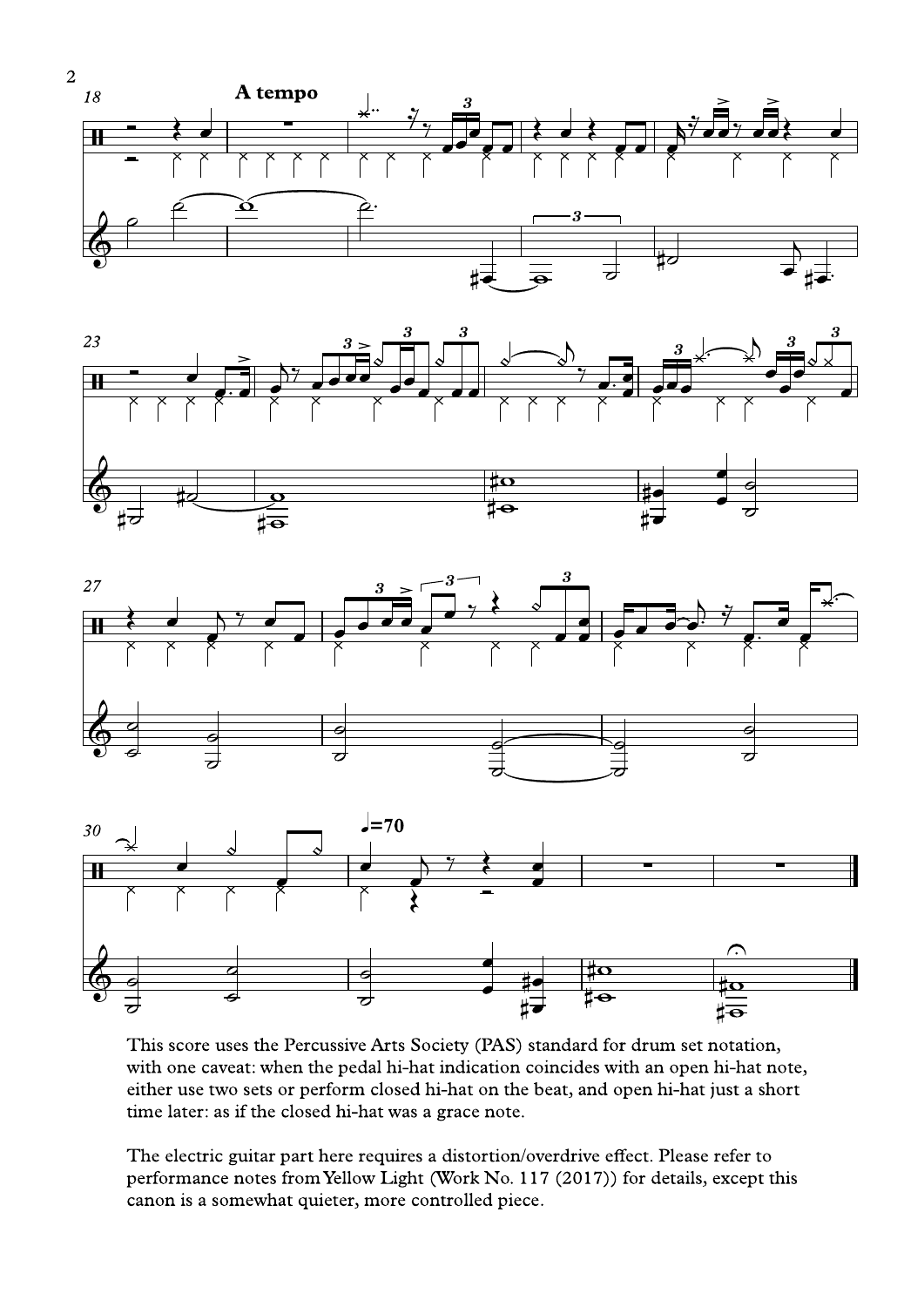Égalité $\sqrt{2}$ (Eleventh Canon for Amy)

![](_page_8_Figure_1.jpeg)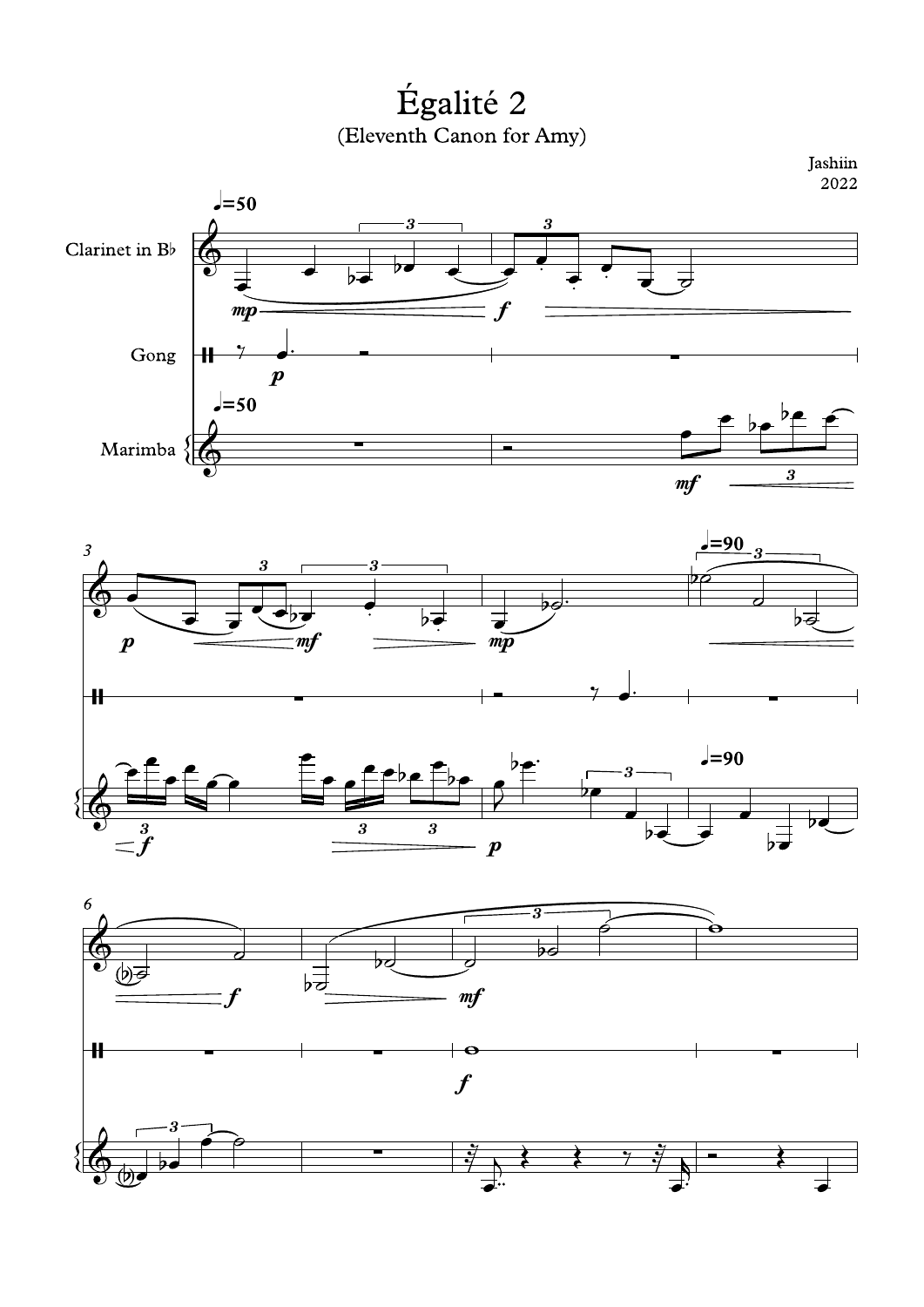![](_page_9_Figure_0.jpeg)

![](_page_9_Figure_1.jpeg)

![](_page_9_Figure_2.jpeg)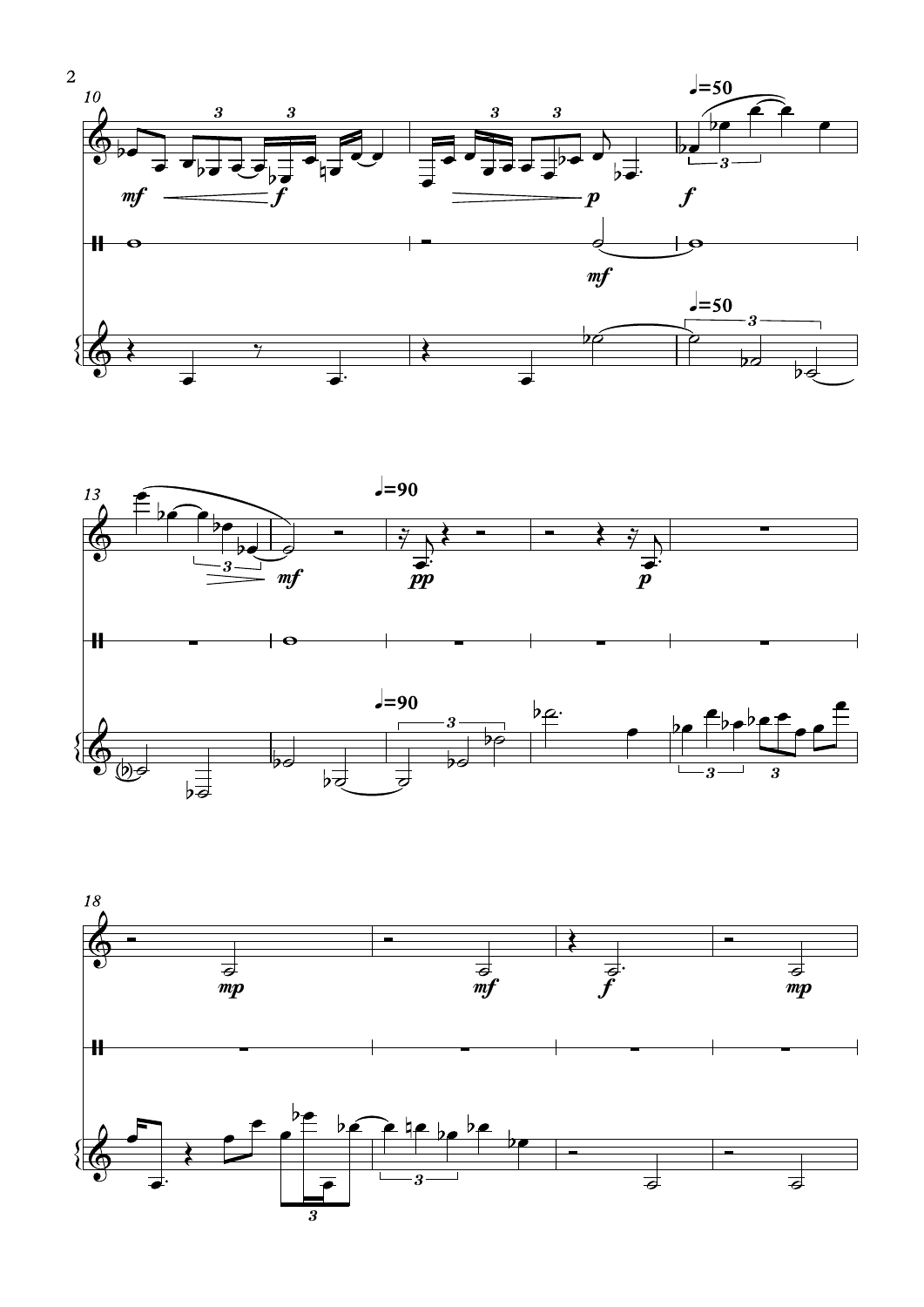![](_page_10_Figure_0.jpeg)

This piece can be performed as a clarinet and marimba duet, the gong part is optional. If a gong is used, it should ideally by a small or medium-sized instrument, so as to not overpower the other two instruments. (See also: Macka Park Night Canon from Macka Park Canons, Work No. 219 (2022).)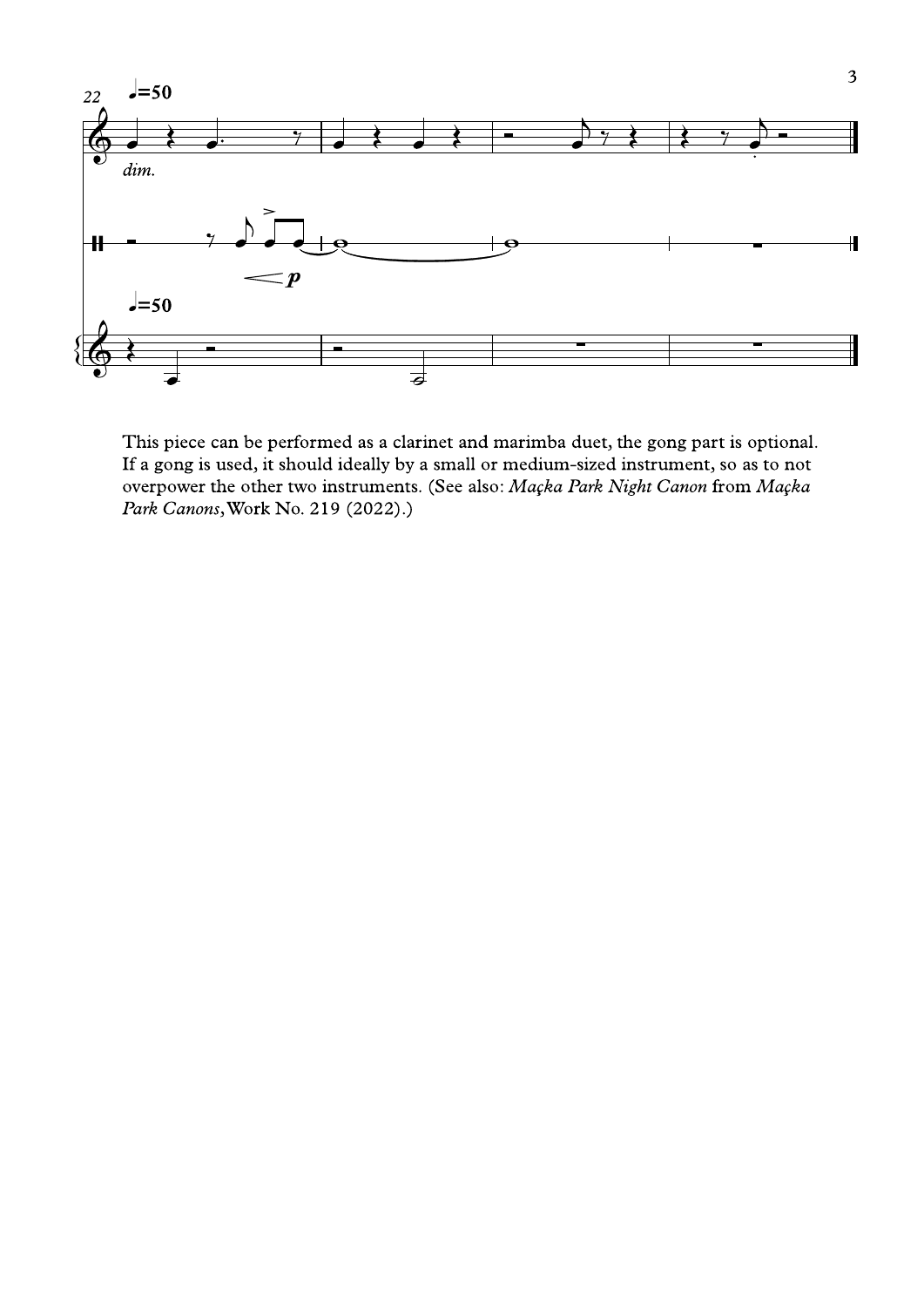Liberté (Twelfth Canon for Amy)

![](_page_11_Figure_1.jpeg)

![](_page_11_Figure_2.jpeg)

![](_page_11_Figure_3.jpeg)

![](_page_11_Figure_4.jpeg)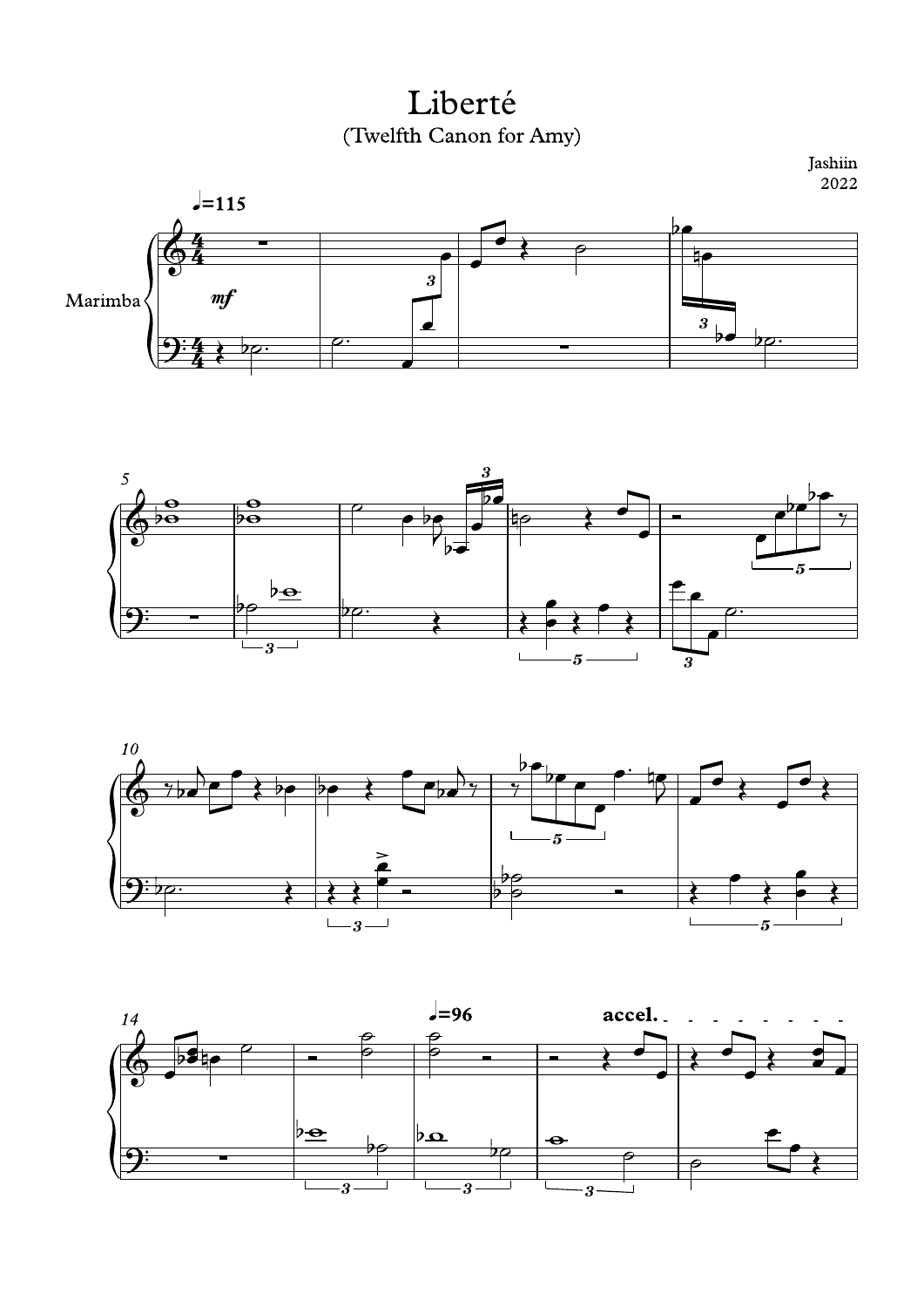![](_page_12_Figure_0.jpeg)

![](_page_12_Figure_1.jpeg)

![](_page_12_Figure_2.jpeg)

![](_page_12_Figure_3.jpeg)

![](_page_12_Figure_4.jpeg)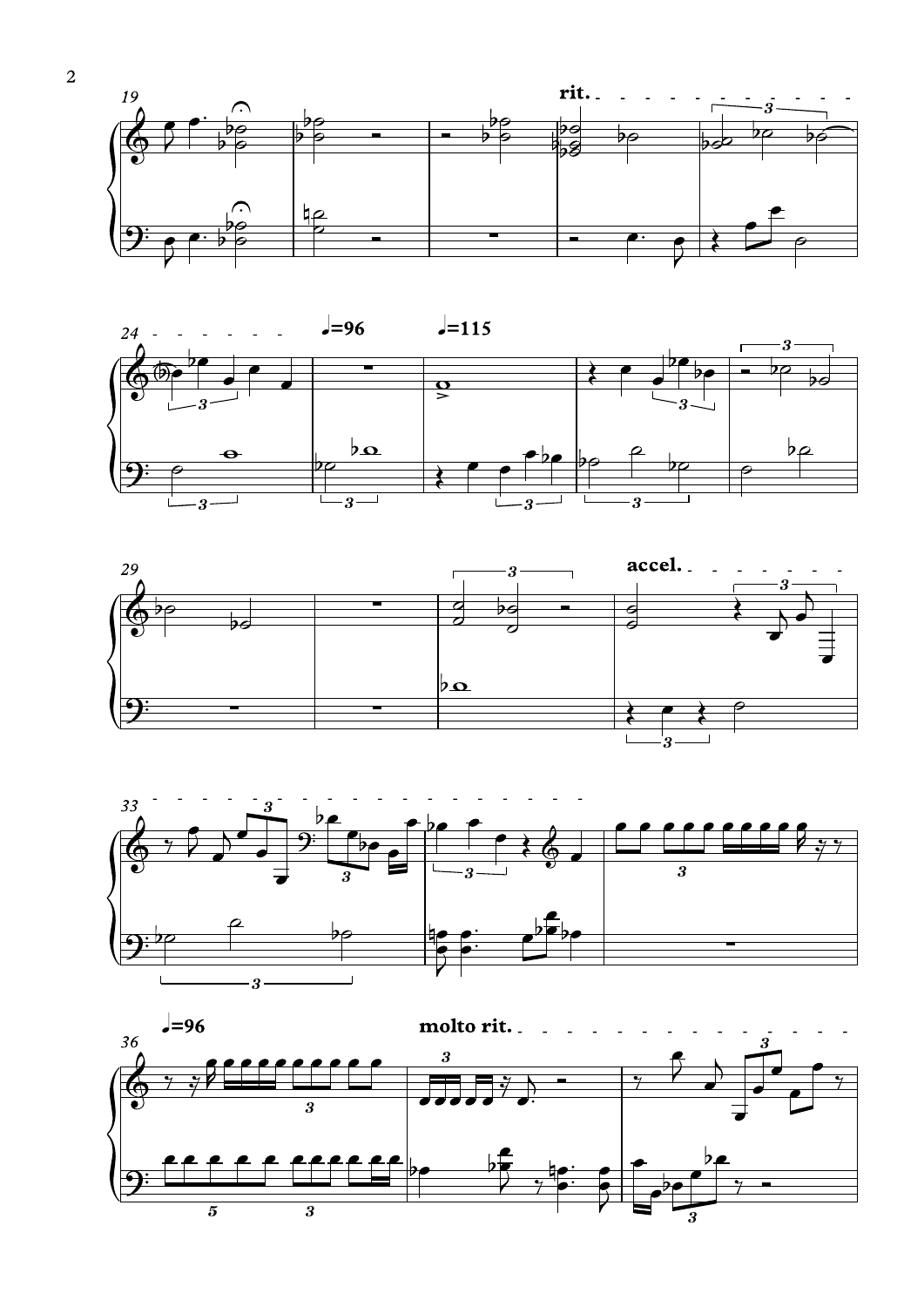![](_page_13_Figure_0.jpeg)

![](_page_13_Figure_1.jpeg)

![](_page_13_Figure_2.jpeg)

![](_page_13_Figure_3.jpeg)

![](_page_13_Figure_4.jpeg)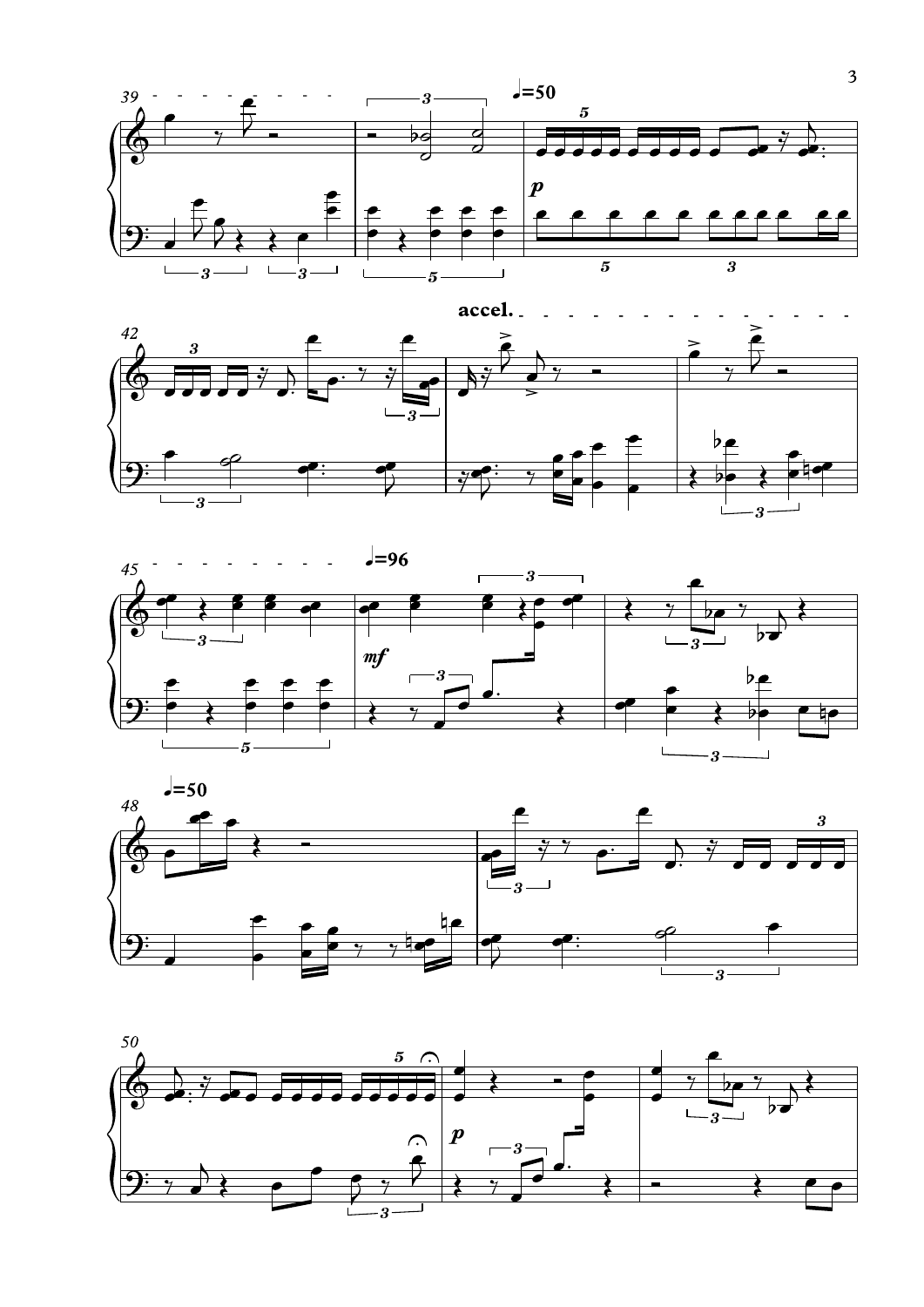![](_page_14_Figure_0.jpeg)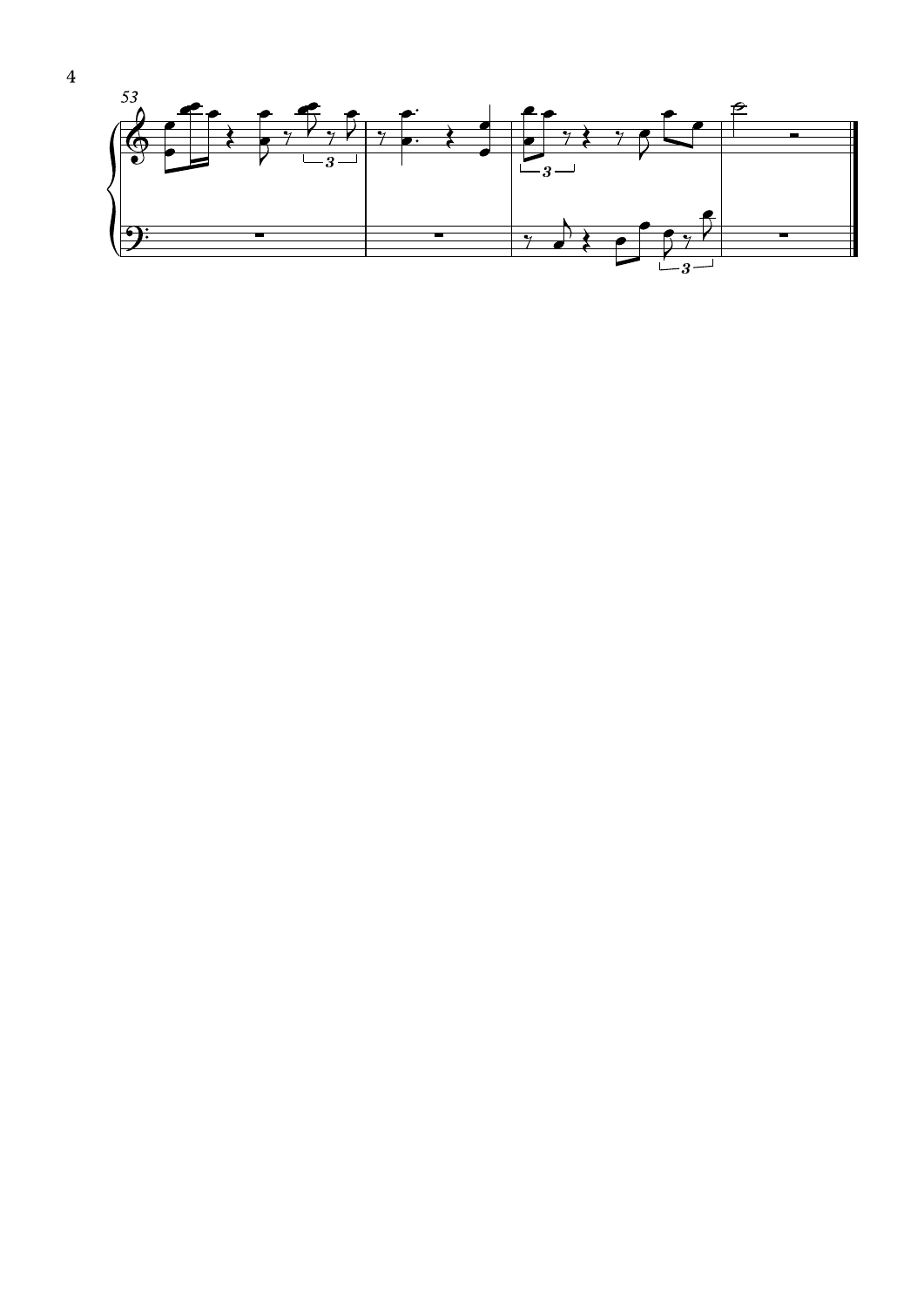Courage<br>(Thirteenth Canon for Amy)

![](_page_15_Figure_1.jpeg)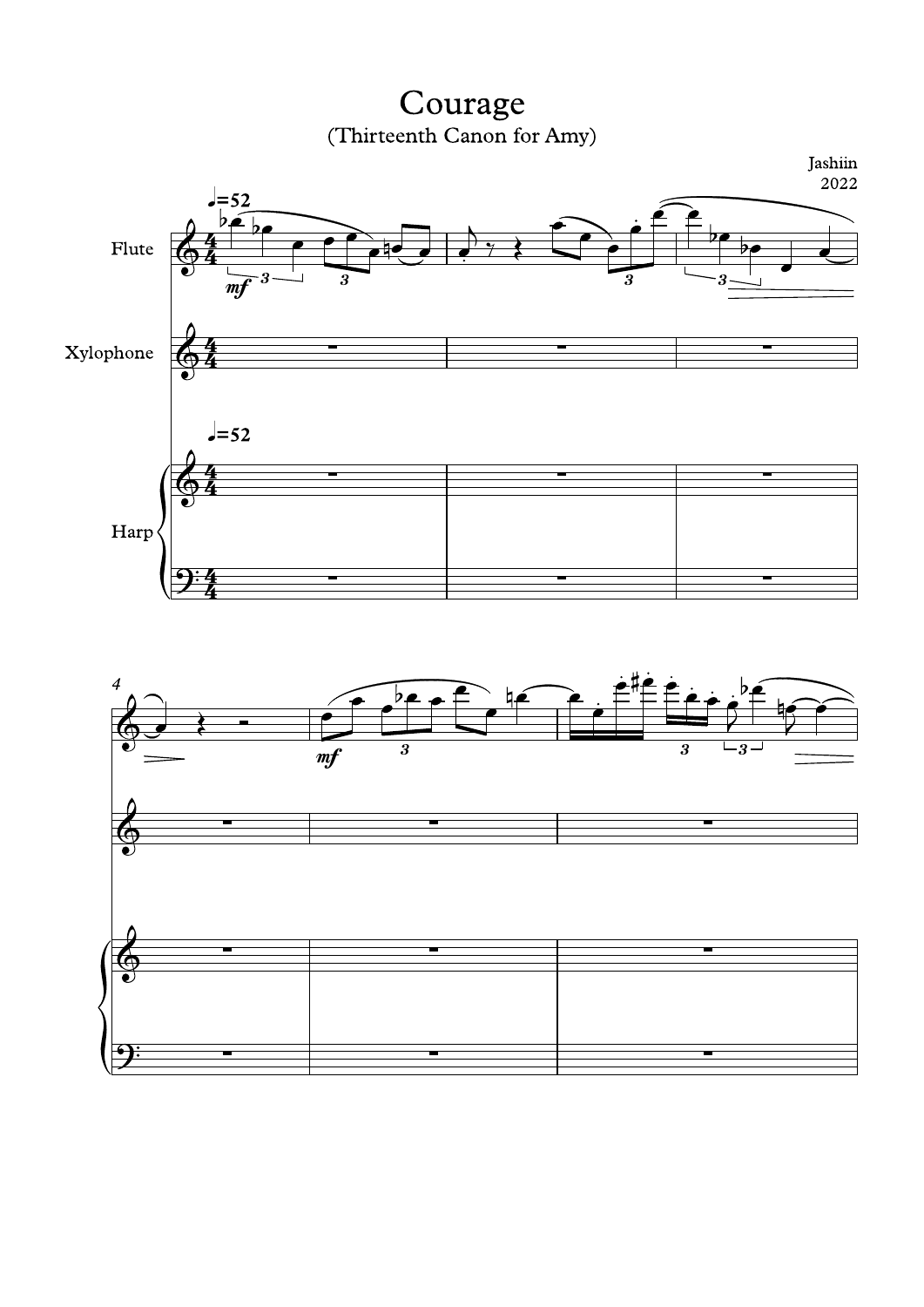accel. . .

![](_page_16_Figure_1.jpeg)